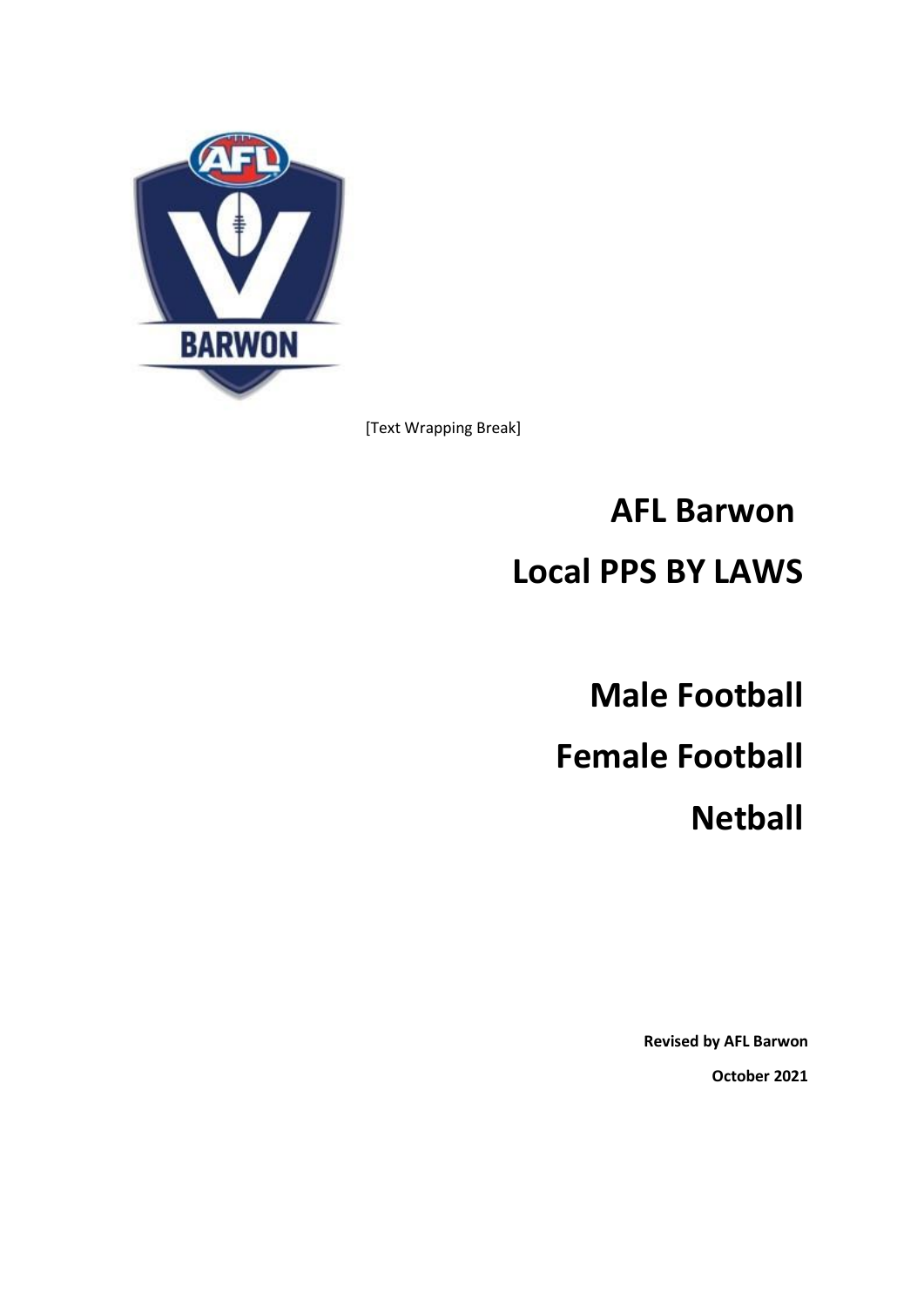## 1**. Player Points System**

AFL Barwon affiliated leagues and Competitions must comply with the provisions of the relevant governing policies:

- AFL Victoria Player Points System Policy.
- AFL Barwon Netball Player Points System Policy
- AFL Barwon Women's Football Player Points System Policy

**The application and interpretation of these Policies is at the absolute discretion of the AFL Barwon Player Points Panel and Commission.**

# 1.1 **Definition of "Home Player" for AFL BARWON Leagues – Refer to Relevant Policy**

# **Male Football Only**

In addition to the requirements outlined in 5.2.1 of the AFL Victoria Player Points System Policy, a Club may claim a junior aligned "home player" in the following circumstances:

1.1.1 Where an MOU is in place between two or more Senior Clubs affiliated with AFL Barwon that recognises they oversee and govern a single Junior Club; any exiting player from the highest aged junior competition who has met the requirements specified in 5.2.1 of the AFL Victoria Player Points System Policy will be a "home player" at either of the two participating Senior Clubs that have entered into the MOU until they have played 18 first grade games and will then be fixed as a home player at the club where they have first played 18 or more first grade games.

1.1.2 Games played on "permit" are not included in these assessments.

1.1.3 Where there is any difference or dispute as to whether a player is a "home player" then this will be determined by AFL BARWON in its absolute discretion.

Note: A player may have multiple "home clubs".

# 1.2 **Allocation of Points for Players in Highest Underage Competition**

1.2.1 If a player has played less than 5 games in their club's highest graded underage team and a minimum of 6 in their lower graded team (ie club has 2 teams in the highest underage competition) in the previous season and transfers clubs they are regarded as a community player (2 Points) for the PPS

# 2. **AFL BARWON Player Points Panel (PPP)**

AFL BARWON may appoint persons to a Player Points Panel. The panel will be a minimum of 3 members and will comprise:

- AFL Barwon Head of Operations
- AFL BARWON Operations Managers (Football & Netball);
- An endorsed representative from the GDFL or CDFNL Board if required.
- Other selected AFL BARWON staff member.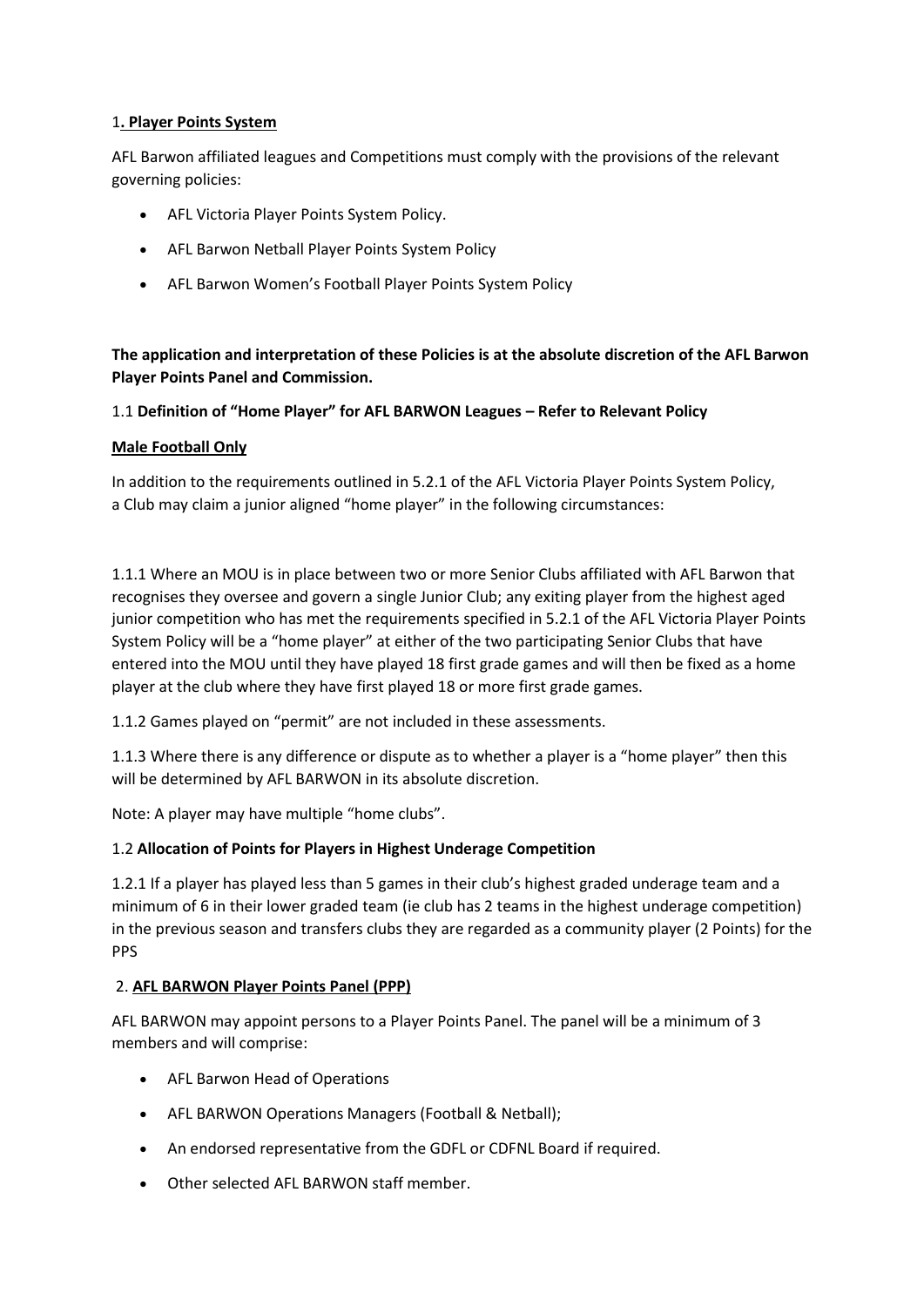# 2.1 **Jurisdiction of AFL BARWON Player Points Panel – Individual Player Assessment**

2.1.1 Clubs may make application in writing to the relevant AFL BARWON Operations Manager for reassessment of a player's points allocation within 7 days of the player's points being allocated by AFL BARWON pursuant to the AFL Victoria Player Points System framework, but no later than 3 days before the player's first Home & Away game with that club.

2.1.1 The application must address the matters set out in 2.2 in the AFL Barwon Local PPS By-Laws. Any supporting evidence should be submitted with the application.

2.1.2 All applications for individual player points reassessment will be considered by the "PPP" each Wednesday morning on a weekly basis. Clubs will be advised of the outcome by 5.00pm on the same day. Any applications received after 9.00am Wednesday will not be considered until the following week, if they play in the Senior Male Football, Senior Female Football, or A Grade Netball Team, the individual player will forfeit the chance to have their points reassessed and incur their original assessment of points. Once a player has played in the Senior (Highest Graded) Team for a club, any request for a reduction to their assessed points will not be considered. (Retrospective requests will not be considered)

2.1.3 Decisions of the PPP will be by majority vote.

2.1.4 The PPP is not obliged to give reasons for its decision

2.1.5 AFL BARWON will provide written notification to the Club within 24 hours of the PPP making its decision.

# 2.2 **Considerations for Individual Reassessments**

# **The guide below will be used by the PPP when assessing club submissions. The application of these guidelines will be at the absolute discretion of the PPP.**

# 2.2.1 **Contracted Player**

- Any player who is to receive in excess of:
- Male Football \$200
- $-$  Netball  $\qquad$  \$75
- Female Football N/A

per Senior game in the current season will not be considered for any points reduction.

#### 2.2.2 **University Placement**

- No reduction in assessed points will be considered, but additional points may not be applied only where the relocation has resulted in the player registering at 3 or more community clubs in 3 seasons as referenced in Clause 6.4 of AFL Victoria Player Points System Policy.
- If a player has been relocated due to a University placement, consideration for nonapplication of extra points as above will only be given if:
- Acceptable evidence of current enrolment is provided with the application
- The distance relocated is considered by the PPP too excessive to continue playing for their previous club.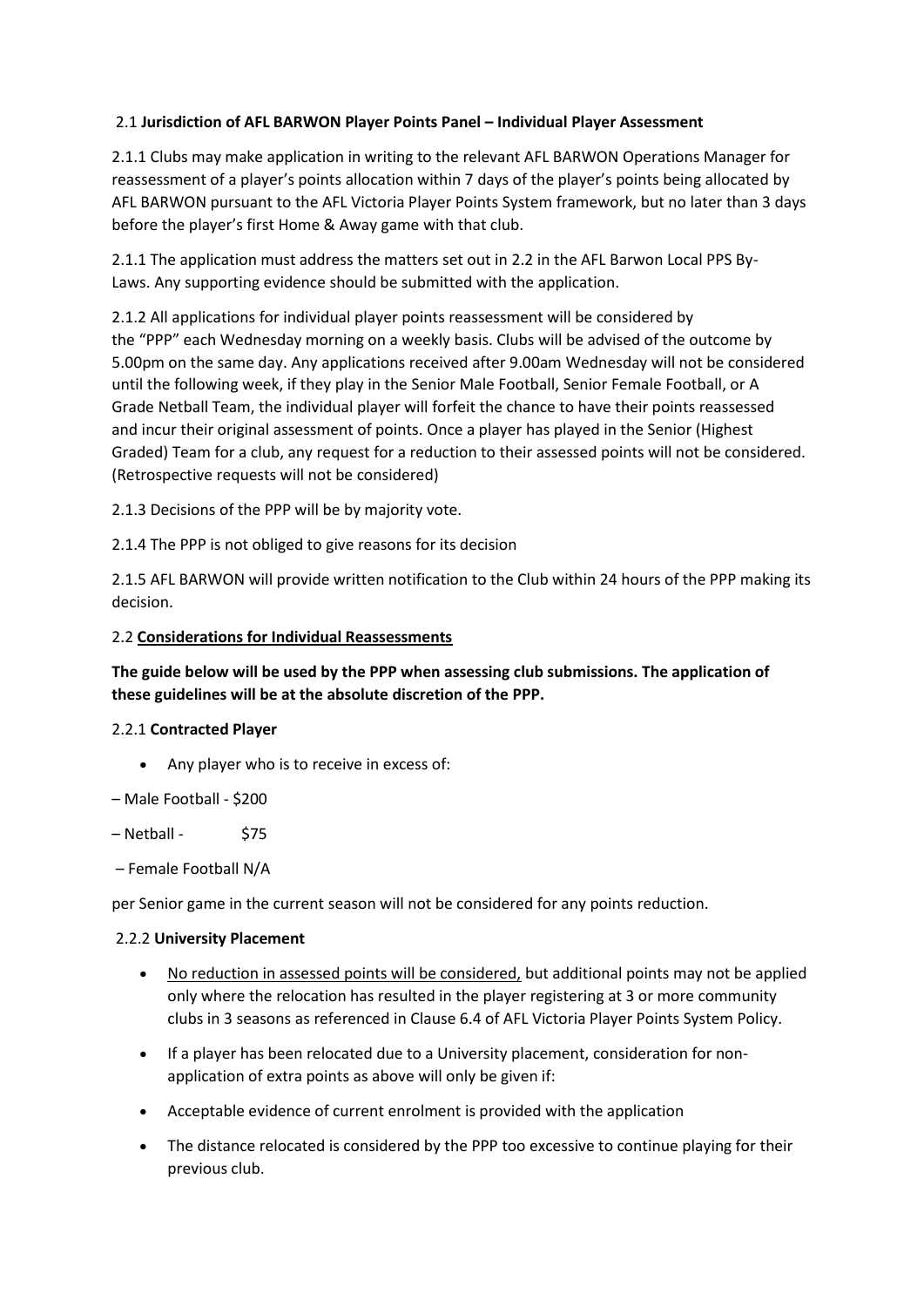# 2.2.3 **Employment**

- No reduction in assessed points will be considered, but additional points may not be applied only where the relocation has resulted in the player registering at 3 or more community clubs in 3 seasons as referenced in Clause 6.4 of AFL Victoria Player Points System Policy.
- Consideration will only be given where a player has been relocated by the employer to another area with the same company or government organisation, and if:
- Acceptable evidence of forced employment relocation is provided by the employer with the application
- The distance relocated is considered by the PPP too excessive to continue playing for their previous club

# 2.2.4 **Circumstances that limit playing opportunities**

• Where evidence is provided to support a claim whereby a player was unable through injury or pregnancy (female footballers or netballers) to complete the required games in the previous season to attract a one-point reduction having already been registered at that club.

# 2.2.5 **Playing History**

- Consideration not to apply additional points for 3 clubs in 36 months, or for a transfer from a Premier Competition **may** be given whereby a player has played less than 3 Senior/Reserve games in total during the 3 previous seasons.
- Consideration not to apply additional points for 3 clubs in 36 months may be given whereby a Netball player has played less than 24 quarters in either of the 2 previous seasons

# 2.2.6 **Age of Player (Male Football only)**

• Consideration may be given to a player aged 19 or under as at the start of the upcoming season coming from an NAB League club outside the AFL Barwon Region, who can demonstrate they are transferring purely for the purpose of playing at the VFL or AFL, and with written approval from their National Under 18 or 19 Competition Club & Community club.

# 3. **Jurisdiction of AFL BARWON PPP – Club Assessment**

AFL Barwon will notify all clubs of their allocated Team Points for the next season by Mid-October in the previous year.

3.1.1 Clubs may make application in writing to the Head of Operations for reassessment of their total club points allocation within 7 days of the Club's points being allocated. Where exceptional circumstances impact a club after this time frame, they may seek special permission from the Head of Operations to apply for consideration.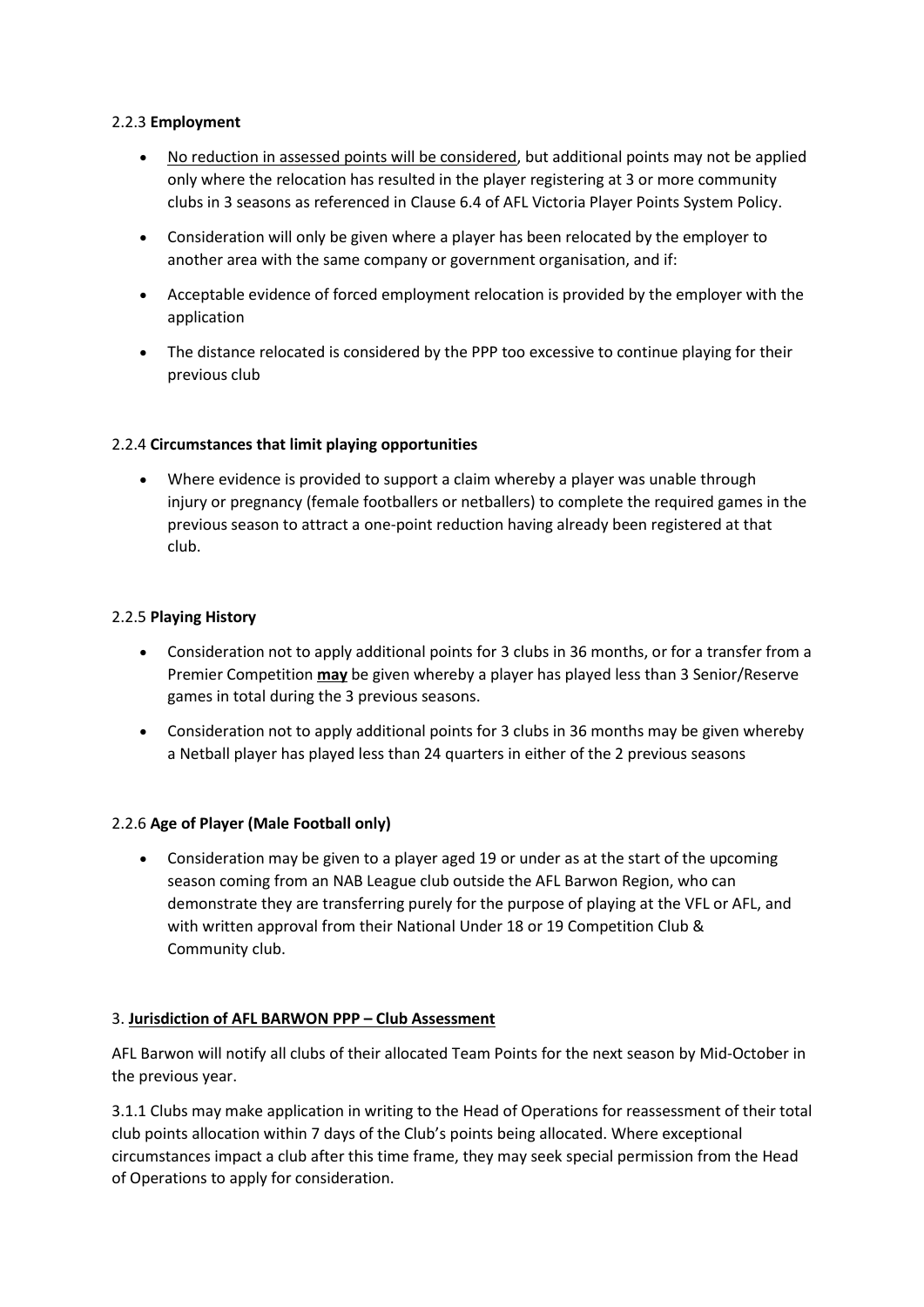3.1.2 The application must set out the Club's reasons for seeking reassessment and must particularly address the matters set out in 3.2 of the AFL Barwon Local PPS By-Laws and be accompanied by all supporting evidence which the Club wants considered.

3.1.3 The AFL BARWON Appeals Committee will consider the application within 7 days of the requested submission date.

3.1.4 Decisions of the AFL BARWON Appeals Committee will be final.

3.1.5 The AFL Barwon Appeals Committee is not obliged to give reasons for its decision.

3.1.6 AFL BARWON will provide a written notification to the clubs within 7 days of the Appeals Committee making its decision.

# 3.2 **Considerations for Total Team Point Reassessments**

**3.2.1 The guide below will be used by the PPP when assessing club allocations for the ensuing year. The application of these guidelines will be at the absolute discretion of the Player Points Panel.**

# 1. **Recent & Sustained Success**

- If the senior team/A Grade Team plays finals in the preceding season 0 points
- If the senior team/A Grade Team finishes in the top 3 in the previous 2 seasons 0 points
- If the senior team/A Grade Team finishes in the top 3 in the previous 3 consecutive seasons – Minus 2 points

Considerations of ladder positions under this assessment will be based on final ladder positions Post Finals

- 2. **Access to new one-point players – from the previous season**
- **Men's Football:** Team in highest Underage competition has finished in the bottom 2 of either their league's only division (CDFNL ONLY), Division 2, or been placed in Division 3 or below of multi divisional competitions – 2 points
- **Female Football:** Under 18 Team has been placed in Division 2 or below 2 points
- **Netball:** 17 & Under Team has finished in the bottom 2 of Division 1, or been placed in Division 2 or below – 2 points – or
- **Unable to field any Team in the above competitions in the preceding season – 3 points**
- 3. **Recent Sustained Lack of Success**
- Failed to win a game in preceding season 2 points or
- Finished bottom 2 in preceding 2 seasons 2 points or
- Finished bottom 3 in preceding 3 seasons 3 points